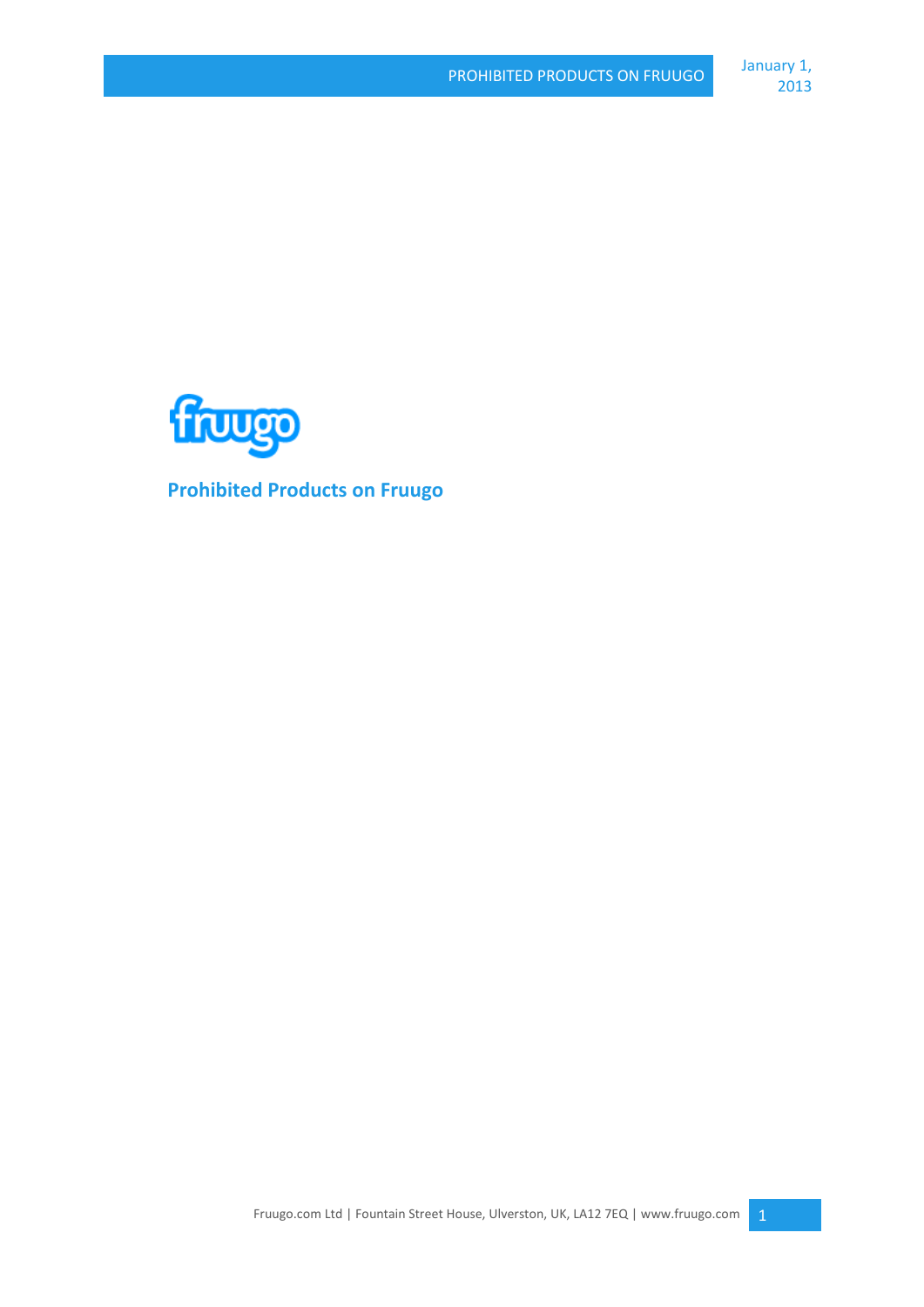## **Prohibited Products**

The following products are prohibited for sale on Fruugo:

| <b>Prohibited Product Type</b>             | <b>Details</b>                                                                                                                              |
|--------------------------------------------|---------------------------------------------------------------------------------------------------------------------------------------------|
| <b>Adult material</b>                      | Material of a sexual or explicit nature                                                                                                     |
| Alcohol                                    | All alcohol products including wine                                                                                                         |
| <b>Animal and wildlife products</b>        | Examples include live animals, mounted specimens and ivory                                                                                  |
| <b>Artifacts</b>                           | Examples include Native American crafts, cave formations and<br>grave-related items                                                         |
| <b>Catalytic converters and test pipes</b> |                                                                                                                                             |
| <b>Certifications and identification</b>   | Examples include passports, I.D. cards, birth certificates, death<br>certificates etc.                                                      |
| Coins                                      |                                                                                                                                             |
| <b>Currency</b>                            |                                                                                                                                             |
| <b>Custom-made products</b>                |                                                                                                                                             |
| Drugs and drug paraphernalia               | Including drug-like substances                                                                                                              |
| <b>Electronics equipment</b>               | Examples include cable TV de-scramblers, radar scanners and<br>traffic signal control devices                                               |
| Electronic surveillance equipment          | Examples include wiretapping devices and telephone<br>bugging devices                                                                       |
| <b>Fine arts</b>                           | Examples include artist signed paintings                                                                                                    |
| Food                                       |                                                                                                                                             |
| <b>Gaming and gambling</b>                 |                                                                                                                                             |
| Hazardous, restricted and perishable items | Examples include fireworks and freon                                                                                                        |
| Items encouraging illegal activity         | Examples include a book describing how to create<br>methamphetamine                                                                         |
| <b>Lockpicking devices</b>                 |                                                                                                                                             |
| <b>Medical devices</b>                     | Examples include contact lenses, pacemakers and surgical<br>instruments                                                                     |
| <b>Non-prescription products</b>           | Examples include personal "enhancement" and weight-<br>loss products, supplements, herbal remedies and body<br>building substances/steroids |
| <b>Offensive material</b>                  | Examples include ethically or radically offensive material and<br>Nazi memorabilia                                                          |
| <b>Pesticides</b>                          |                                                                                                                                             |